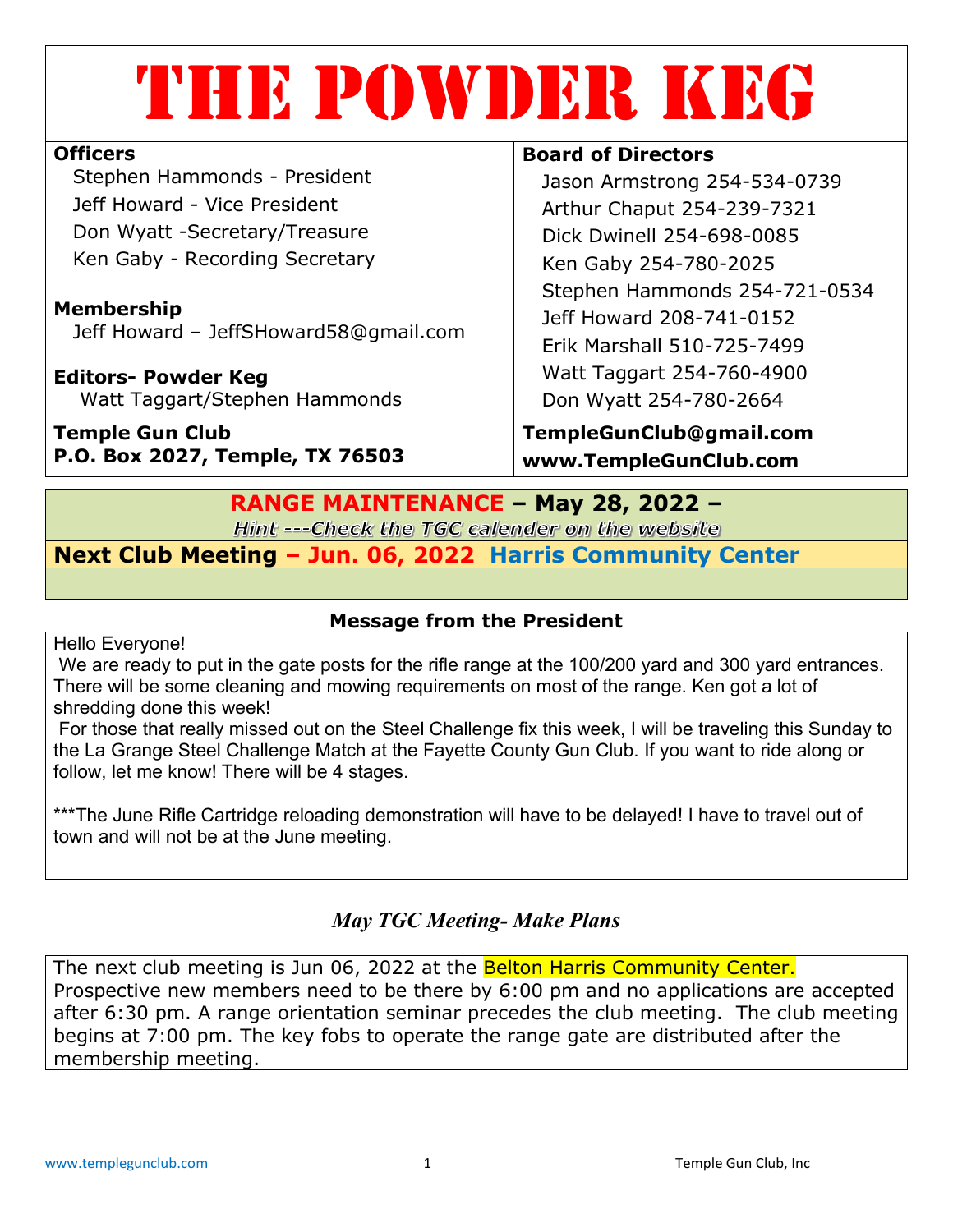## **Upcoming Meetings**

June 2022 – Available \*\* Demo moved to Aug.

July 2022 – Available

- Aug 2022 Rifle Cartridge reloading demonstration & discussion
- Sep 2022 I would like to hear a suggestion!!!!!!!!!!!!! Maybe I will powder coat some bullets???

And beyond – Suggestions and recommendations for speakers are always welcomed. Please contact TGC President, Stephen Hammonds, at sphammonds@gmail.com

#### **Membership**

Membership is recorded annually starting with the month you join. Your membership will start the month you join and will be effective for 12 months. Renewal notices will be generated automatically 30 days prior to the expiration date of your membership. Renewal may be online via credit or debit card, by mail, or hand delivered at a meeting.

# **Please Join an Organization that Supports the 2d Amendment**

Being a member of a pro Second Amendment organization is highly recommended. Here are some choices: Gun Owners of America (GOA), Firearms Policy Coalition (FPC), Second Amendment Foundation (SAF), and National Rifle Association (NRA).

As noted in the Power Keg, the Texas GOA did the heavy-lifting when it came to herding the wandering cats at the legislature during the 2021 legislative session. The persistence paid-off with the passing of the constitution carry legislation.

For your reference and consideration, the Texas GOA has provided a list of recommended candidates for the upcoming election in March 2022.

# **Long Range 300-500 Yard Qualification**

You are a safety officer.

The Board wants to insure those wishing to shoot from the 500 yd firing line can safely keep shots on target/inside the range. There have been instances when shooters could not hit a 12X18" target from 200 yards. Knowing the proper come ups on scopes or iron sights from 500 yds is imperative to keep bullets from striking the ground 100 yds in front of the impact berm and causing a ricochet that leaves the range.

Once members have qualified, your membership card will be annotated to show 300-500 yard qualified. When the membership card is annotated, members can print another copy of the card to show qualification. You are a safety officer.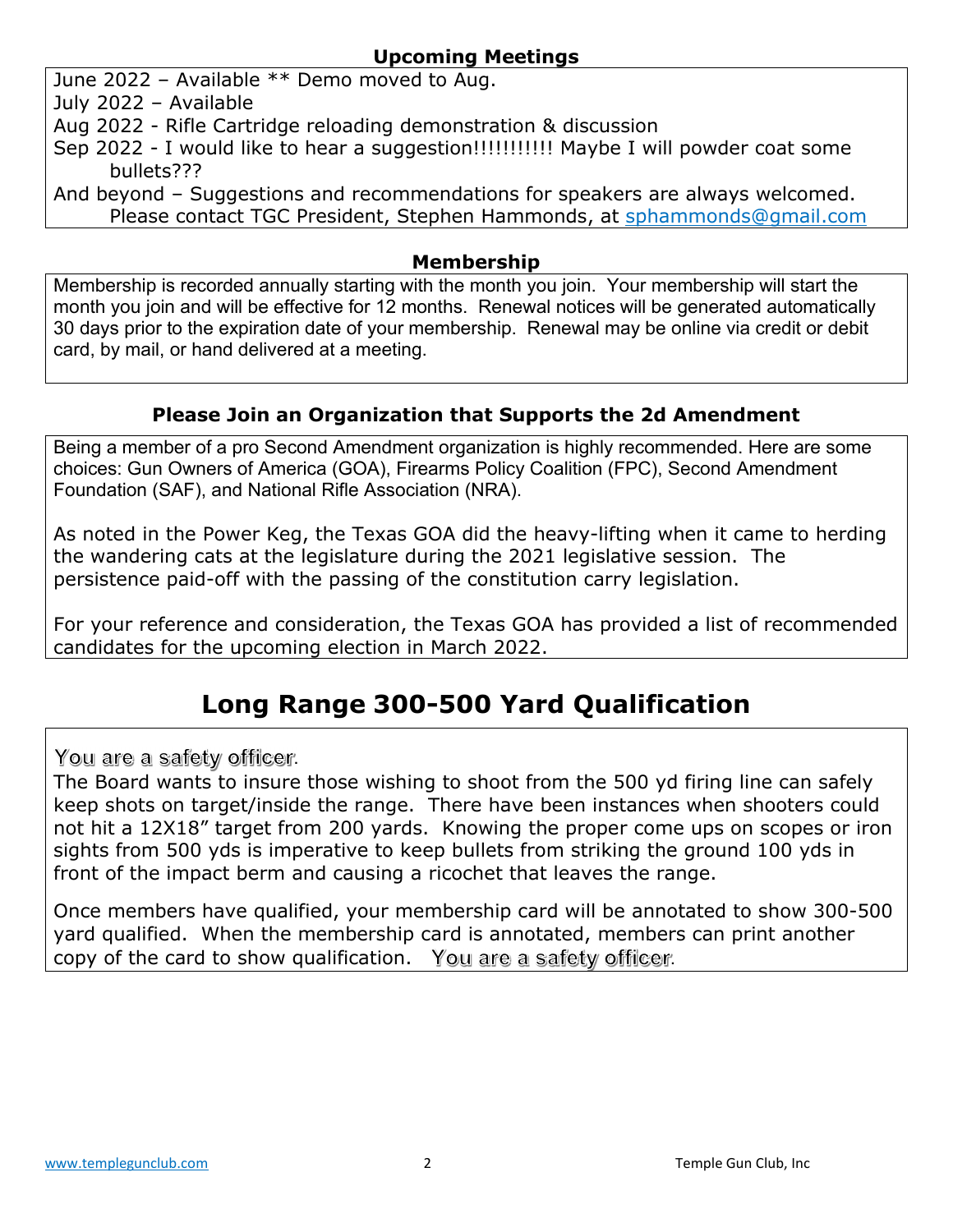Some stories just start out bringing a smile to your face and keep getting better. Winsome Earle-Sears is "first black woman and the first Jamaican-born American citizen elected to statewide office in Virginia, in the office of lieutenant governor."

From her campaign, the flyer showed Sears holding an AR-15 with a proper grip and the muzzle pointed downward, reflecting her training as a Marine. Then, on her first day of presiding over the Virginia Senate, someone pulled a dirty trick and removed the gavel from the podium. Being the resourceful military veteran, Sears "used her high-heel shoe to pound the chamber to attention." She later quipped, "One shoe can change a life. Ask Cinderella."

Lt. Gov. Sears learned political truths at an early age as Jamacia fell into the muck of socialism, including the negative impact of policies mandated by the International Monetary Fund (IMF).

The NRA interview is well worth reading and addresses many of the social and economic problems facing our country. The closing two paragraphs include words of encouragement and concise summary of her mission.

So, I would say to your members: Stay the course. Don't leave the battlefield. You lose a hundred percent of the battles you walk away from. Join a local political party. Donate money. Be the candidate, but if you're not going to be the candidate, help the candidate. Go knock on doors, put a sign in your yard.

Remember that our government is we the people—not we the politicians, not we the elite. It's we the people! Don't be afraid, and don't be caught napping. You're the people.

Source: NRA America's 1<sup>st</sup> Freedom | 22-April-2022 by Mel Dixon https://archive.ph/dZgPP https://www.americas1stfreedom.org/content/shooting-straight-with-winsome-sears/

Submitted by Dave Hamel – member TGC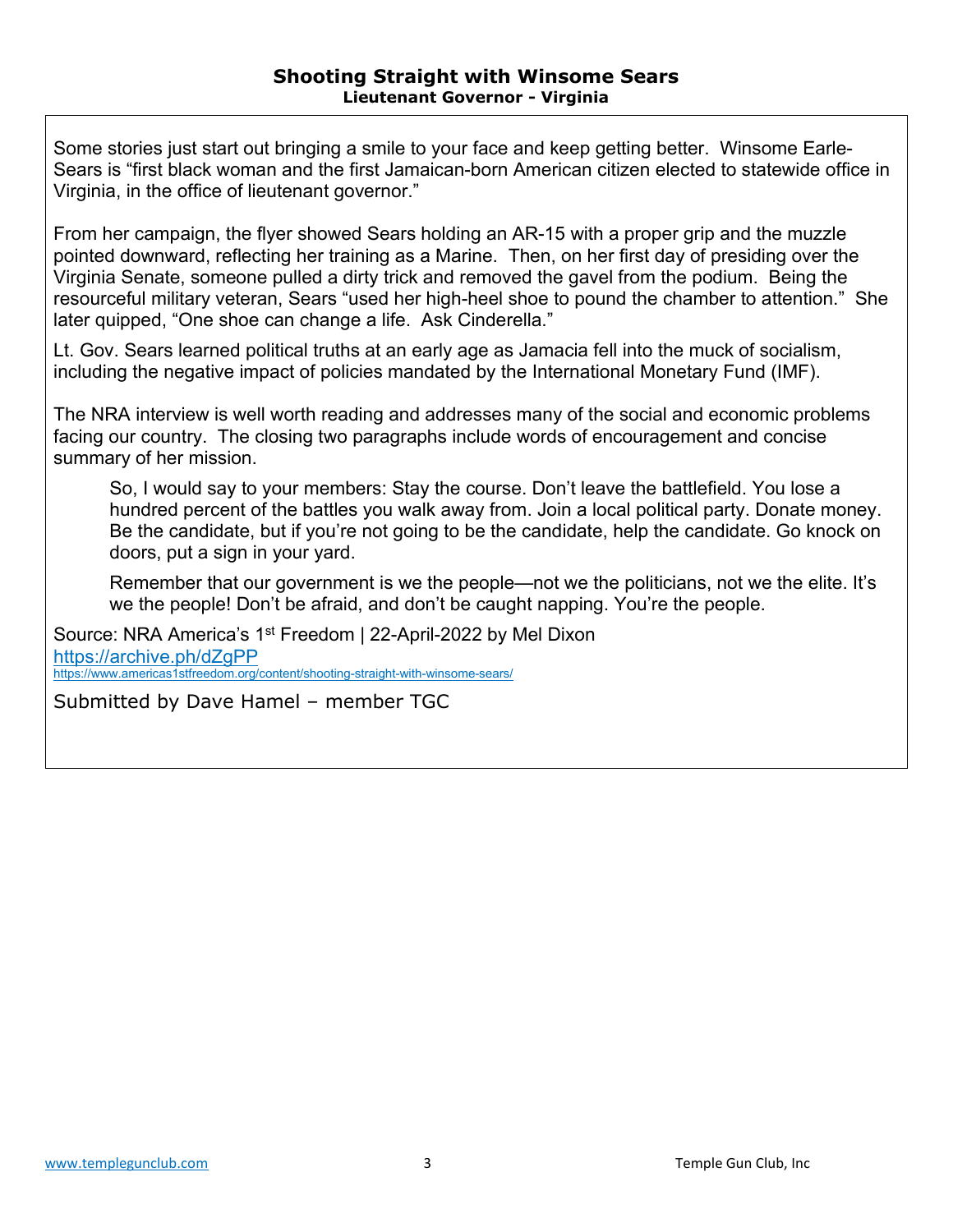# **Reloading Rifle Cartridges**

Are you interested in reloading those cases that come flying out of your Rifle? We will talk about reloading those cases at the Aug  $1<sup>st</sup>$  club meeting.

Doing so will do 1 of 3 things…

1 – Reduce the cost of shooting (IF, you don't count your time. To me, it is just an expansion of the hobby.)

2 – Allow you to shoot more for the same amount of money.

3 – Allow you to shoot CUSTOM Loads that you cannot buy.

Stephen (I) will be demonstrating the reloading procedures for rifle calibers at the July club meeting. If you want to learn more be there. If you already reload, be there to help share your experience/tips. Guarantee you I don't know everything!!

I will have a single stage press and a Dillon (almost a progressive). We will have discussions about the reloading manuals, measuring devices, presses, dies and the reloading process. Then I will load a few rounds.

## **Range Rules**

On the website on the "Range" tab, the drop-down menu in the "blue" bar includes a link to the updated rules covering the use of **steel targets** and a link to the PowerPoint file "**Use of Steel Targets Small**." It is strongly suggested that members download and familiarize themselves with the updated guidelines. Periodically, check the "**Range**" tab which includes **Usage, News, and Rules**.

You are a safety officer.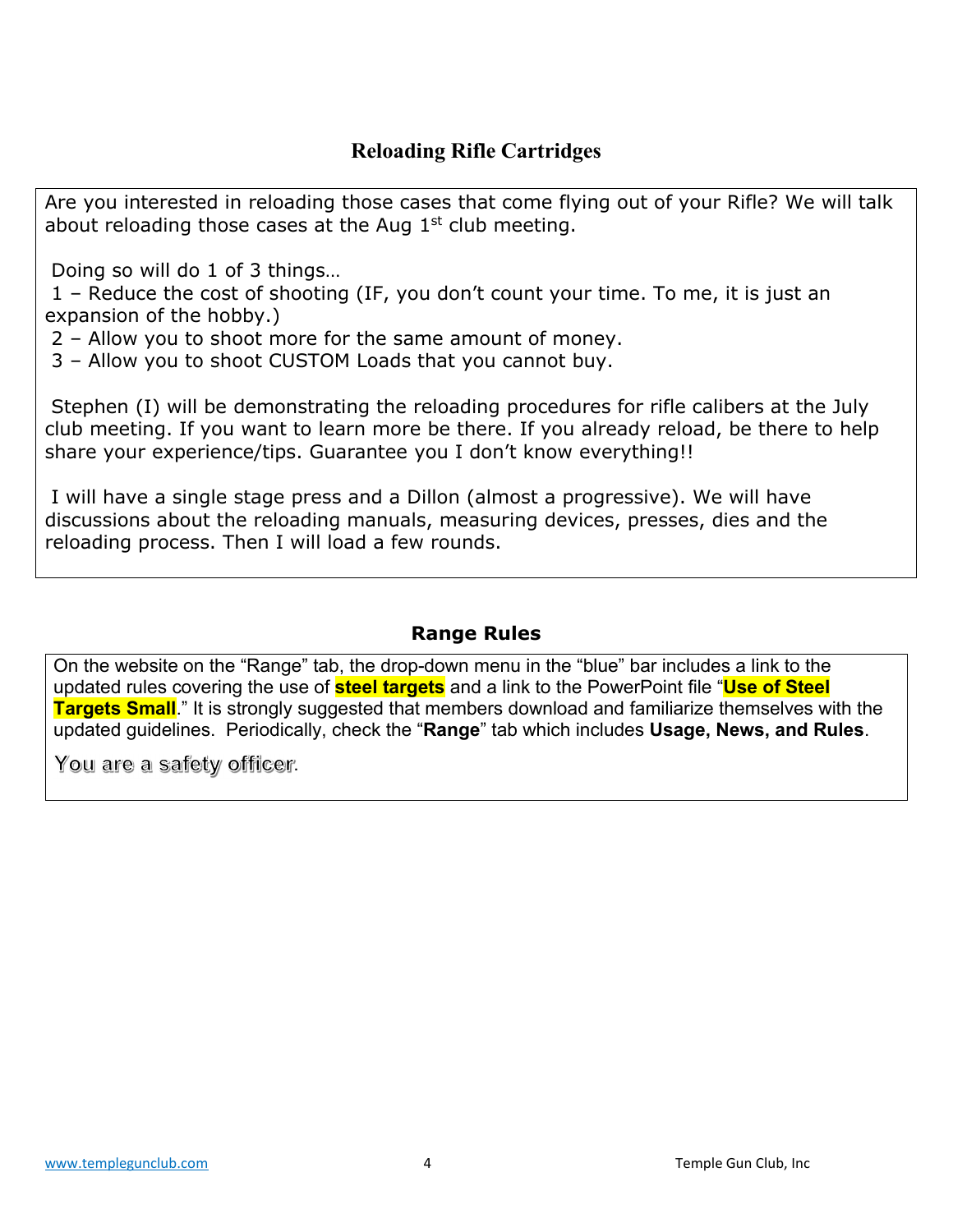### **Range Maintenance**

Range maintenance is scheduled the last Saturday of every month at 8:00 am. We will be pleased to have you join in and help. No particular skills are necessary, only a desire to keep the range well-manicured, neat and tidy. Come and be prepared to stay only as long as you would like.

Keeping the range looking great and tidy and no trash in sight is every CLUB member's responsibility. If you can't make the Saturday maintenance days, you are welcome to work other days. Below is a list of areas that usually need attention.

Trim weeds:

- Around all concrete
- On the sides of the berms up as high as the trimmer will reach
- Around all buildings
- In the park [area behind the covered pistol bays]
- Around all ground mounted signs. Please be careful of the wood posts.
- In the ditches along the road on either side of the entrance

Replace/Repair target backers as needed. Remove trash.

The above tasks can also be accomplished before the 8 am, shoot start and after the official sunset, shoot stop. \*This posting is in addition to the normal range maintenance day which is the last Saturday of the month. **Please do not interrupt others shooting to perform any of these tasks**.

**Tigertown 4-H Club** provides a Shooting Sports activity for the youth from 3<sup>rd</sup>- $12<sup>th</sup>$  grades. The club's activities and venues are as follows:



- **Archery** practices alternating Saturdays at 10:00 a.m. at the CWUWCD in Belton;
- **Rifle** practices alternating Sundays at 2:00 p.m., and the opposite Tuesdays at 6:00 p.m. at the Temple Gun Club;
- **Shotgun** practices Thursday evenings at 6:00 p.m. at Webers in Troy; and
- **Muzzle loading** practices usually precede the Sunday rifle practices, weather permitting.

The activities are posted on FaceBook< https://www.facebook.com/tigertown4h/> and on Bell County's FaceBook page < https://www.facebook.com/BellCounty4H/> Barbara Wood can provide more detailed information (woodbtwice@gmail.com or text at 254- 624-6507) *Barbara has a day job, so the return call may be in the evening.*